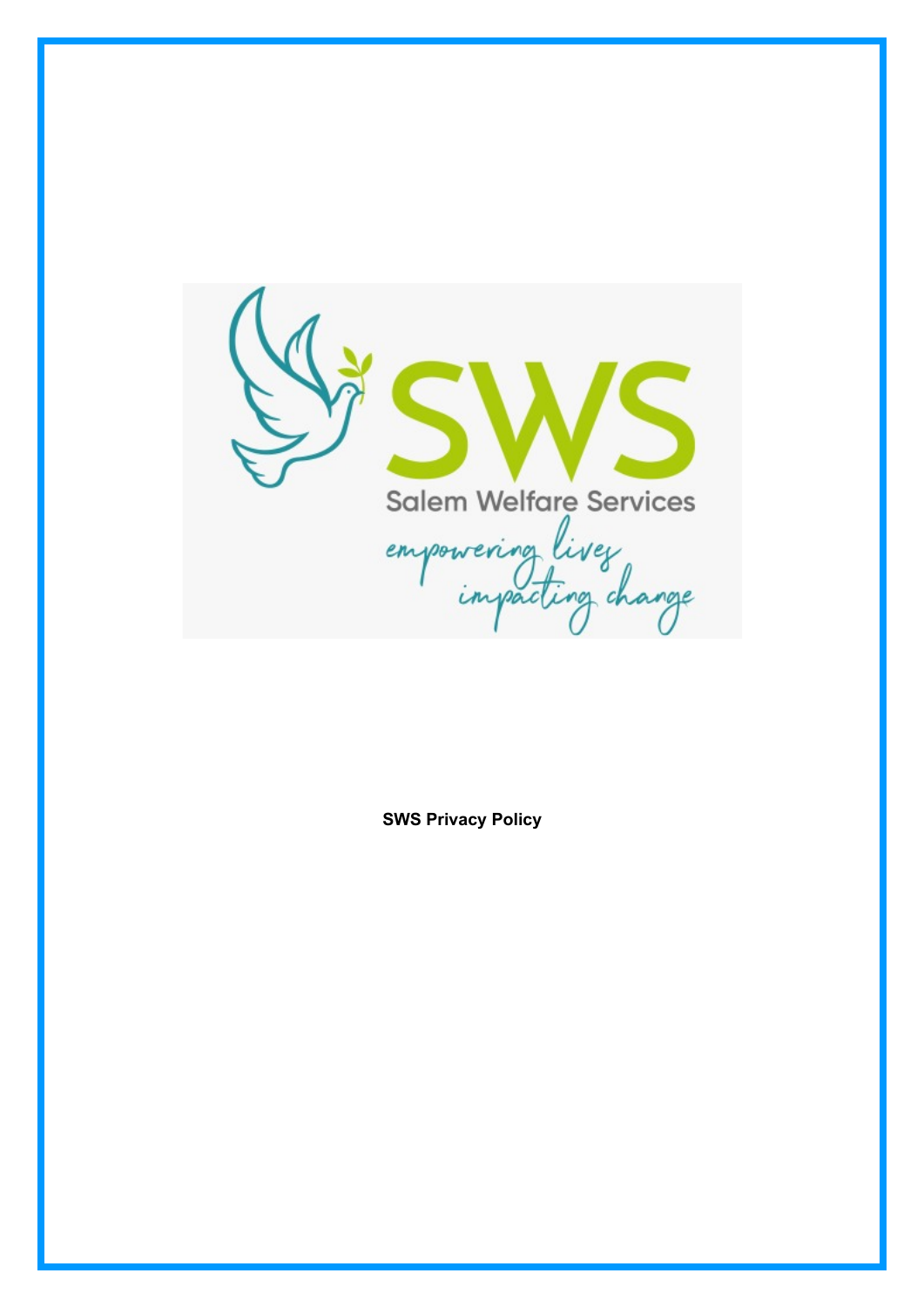# **SWS DATA PROTECTION NOTICE**

This Data Protection Notice ("**Notice**") sets out the basis which Salem Welfare Services Ltd ("**we**, "**us**" or "**our**") may collect, use, disclose or otherwise process personal data of our prospective service users, service users, donors, volunteers in accordance with the Personal Data Protection Act ("**PDPA**"). This Notice applies to personal data in our possession or under our control, including personal data in the possession of organisations which we have engaged to collect, use, disclose or process personal data for our purposes.

Collection, use, disclosure or otherwise processing of personal data of our service users on behalf of government ministries or statutory boards will be in accordance with guidelines set out in the government's data management policy. Salem Welfare Services Ltd will comply with the relevant requirements under the government's data management policy.

### **PERSONAL DATA**

1. As used in this Notice:

"Personal data" means data, whether true or not, about an individual (whether a prospective service user, service user, donor, volunteer or otherwise) who can be identified: (a) from that data; or (b) from that data and other information to which we have or are likely to have access.

- 2. Depending on the nature of your interaction with us, some examples of personal data which we may collect from you include name, identification numbers such as nric, fin, work permit and birth certificate, contact information such as residential address, email address or telephone number, nationality, gender, date of birth, marital status, photographs and other audio-visual information and employment information.
- 3. Other terms used in this Notice shall have the meanings given to them in the PDPA (where the context so permits).

## **COLLECTION, USE AND DISCLOSURE OF PERSONAL DATA**

- 4. We generally do not collect your personal data unless (a) it is provided to us voluntarily by you directly or via a third party who has been duly authorised by you to disclose your personal data to us (your "authorised representative") after (i) you (or your authorised representative) have been notified of the purposes for which the data is collected, and (ii) you (or your authorised representative) have provided written consent to the collection and usage of your personal data for those purposes, or (b) collection and use of personal data without consent is permitted or required by the PDPA or other laws. We shall seek your consent before collecting any additional personal data and before using your personal data for a purpose which has not been notified to you (except where permitted or authorised by law).
- 5. We may collect and use your personal data for any or all of the following purposes:
	- o establishing or managing your relationship with us. This includes:
		- Where you are a prospective service user,
			- processing and evaluating your application for our services
		- Where you are a service user,
			- providing the services requested by you;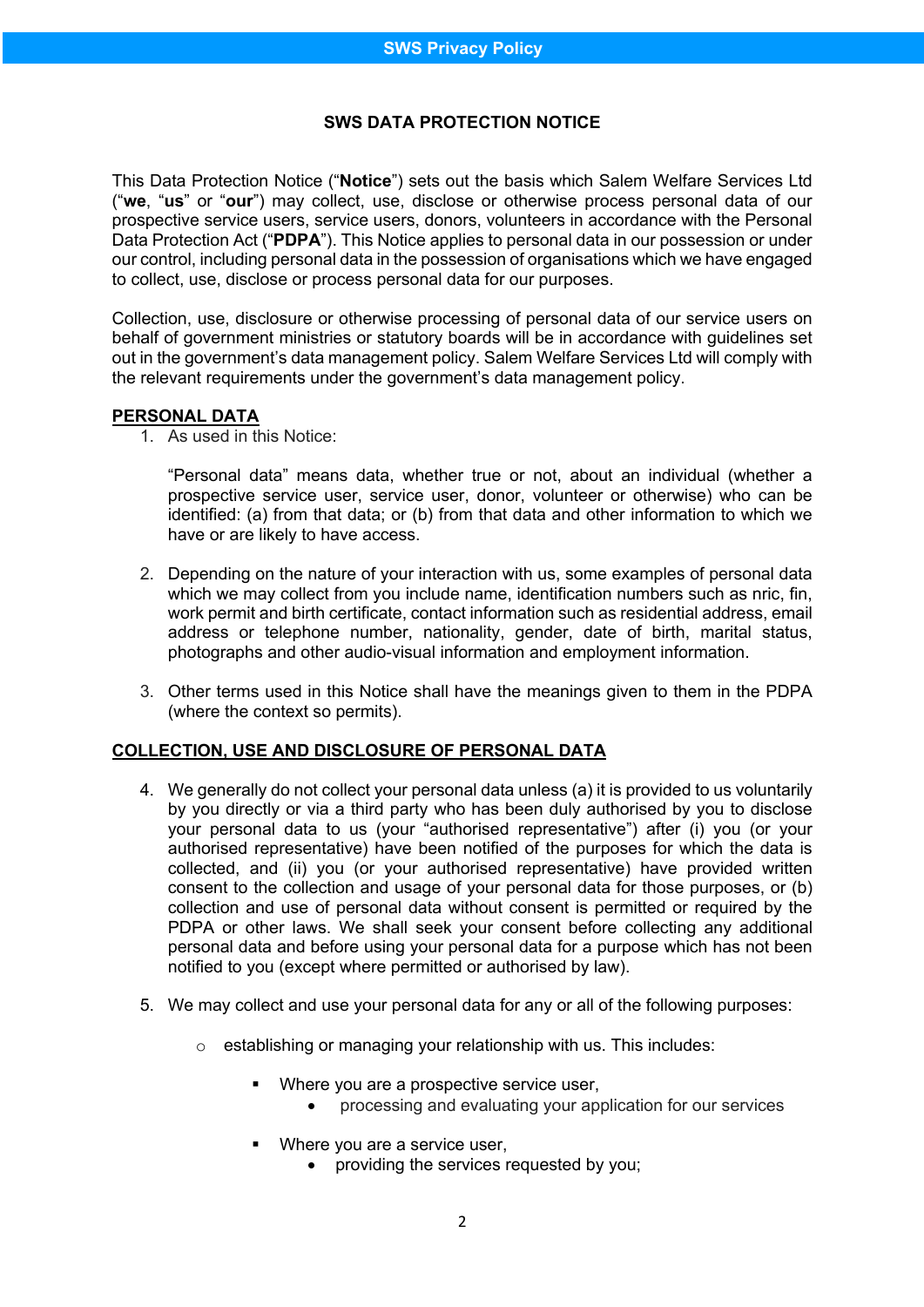- Where you are a donor,
	- processing your donations and your tax-deduction claims
- Where you are a volunteer,
	- processing and evaluating your suitability to volunteer
- $\circ$  providing you with information on our upcoming events or activities, where you have specifically requested to receive such information;
- o verifying your identity;
- o responding to, handling, and processing queries, requests, applications, complaints and feedback from you; and
- $\circ$  complying with any applicable laws, regulations, codes of practice, guidelines, or rules, or to assist in law enforcement and investigations conducted by any governmental and/or regulatory authority.
- 6. We may disclose your personal data:
	- $\circ$  where such disclosure is required for, or in connection with, the provision of the services requested by you; and
	- $\circ$  to comply with any applicable laws, regulations, codes of practice, guidelines, rules or requests by public agencies, or to assist in law enforcement and investigations.
- 7. After the lapse of the opt-out period, you may notify us that you no longer wish to consent to the purposes for which your consent was deemed by notification by withdrawing your consent for the collection, use or disclosure of your personal data in relation to those purposes.

#### **WITHDRAWING YOUR CONSENT**

- 8. The consent that you provide for the collection, use and disclosure of your personal data will remain valid until such time it is being withdrawn by you or your authorised representative in writing. You or your authorised representative may withdraw consent and request us to stop collecting, using and/or disclosing your personal data for any or all of the purposes listed above by submitting your request via email or otherwise in writing to our Data Protection Officer at the contact details provided below. If you are unable to submit your request in writing or if you require any assistance with the submission of your request, you can ask to speak to or meet with our Data Protection Officer.
- 9. Upon receipt of your written request to withdraw your consent, we may require reasonable time (depending on the complexity of the request and its impact on our relationship with you) for your request to be processed and for us to notify you of the consequences of us acceding to the same, including any legal consequences which may affect your rights and liabilities to us. In general, we shall seek to process your request within thirty (30) business days of receiving it.
- 10. Whilst we respect your decision to withdraw your consent, please note that depending on the nature and scope of your request, we may not be in a position to continue providing our goods or services to you and we shall, in such circumstances, notify you before completing the processing of your request. Should you decide to cancel your withdrawal of consent, please inform us in the manner described in clause 7 above.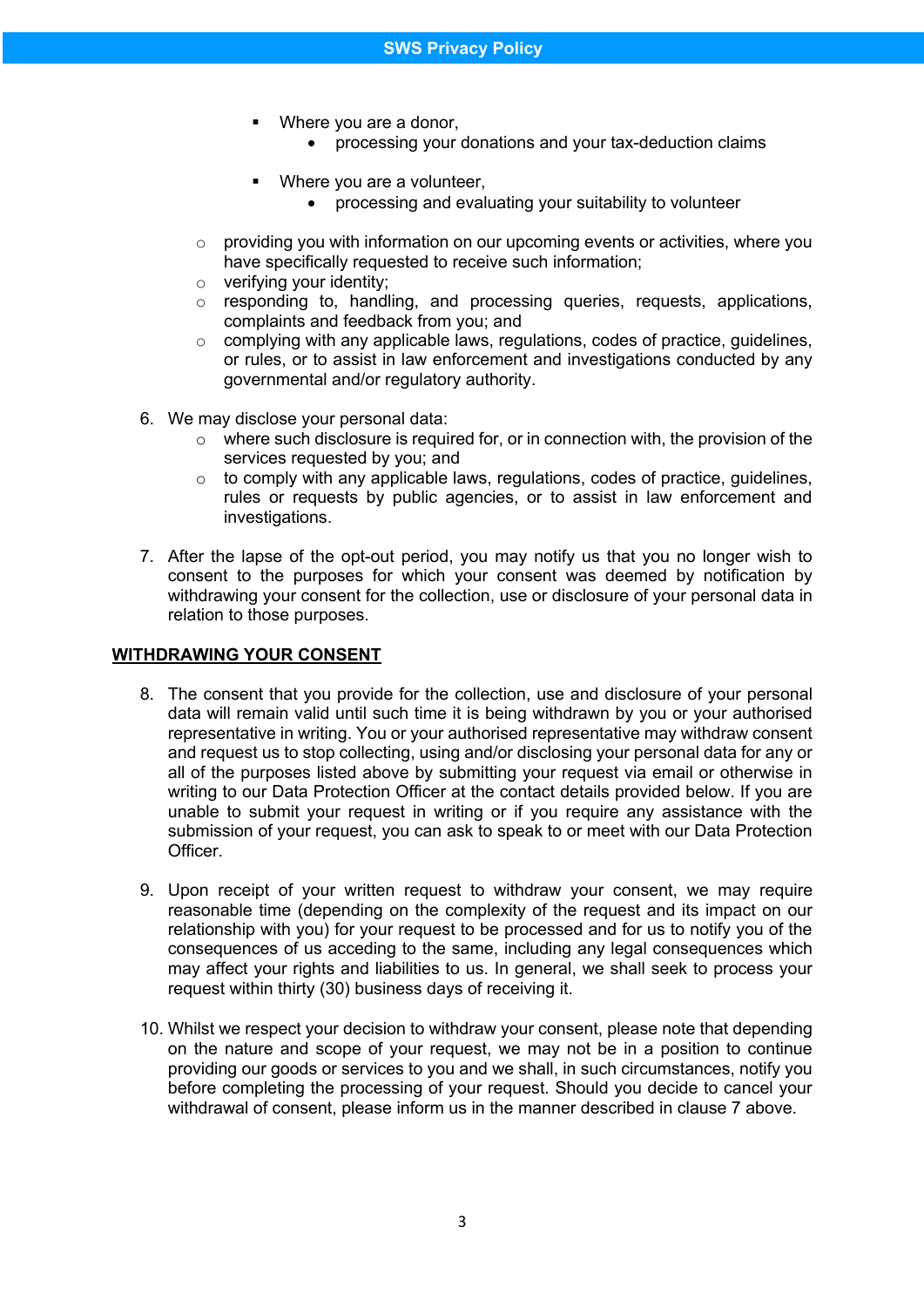11. Please note that withdrawing consent does not affect our right to continue to collect, use and disclose personal data where such collection, use and disclose without consent is permitted or required under applicable laws.

## **ACCESS TO AND CORRECTION OF PERSONAL DATA**

- 12. If you wish to make (a) an access request for access to a copy of the personal data which we hold about you or information about the ways in which we use or disclose your personal data, or (b) a correction request to correct or update any of your personal data which we hold about you, you may submit your request via email or otherwise in writing, to our Data Protection Officer at the contact details provided below. If you require assistance with the submission of your request, you can ask to speak to or meet with our Data Protection Officer.
- 13. Please note that a reasonable fee may be charged for an access request. If so, we will inform you of the fee before processing your request.
- 14. We will respond to your request as soon as reasonably possible. In general, our response will be within thirty (30) business days. Should we not be able to respond to your request within thirty (30) days after receiving your request, we will inform you in writing within thirty (30) days of the time by which we will be able to respond to your request. If we are unable to provide you with any personal data or to make a correction requested by you, we shall generally inform you of the reasons why we are unable to do so (except where we are not required to do so under the PDPA).

### **PROTECTION OF PERSONAL DATA**

- 15. To safeguard your personal data from unauthorised access, collection, use, disclosure, copying, modification, disposal or similar risks, we have introduced appropriate administrative, physical and technical measures such as minimised collection of personal data, authentication and access controls (such as good password practices, need-to-basis for data disclosure, etc.), up-to-date antivirus protection, and securely erase storage media in devices before disposal.
- 16. You should be aware, however, that no method of transmission over the Internet or method of electronic storage is completely secure. While security cannot be guaranteed, we strive to protect the security of your information and are constantly reviewing and enhancing our information security measures.

## **ACCURACY OF PERSONAL DATA**

17. We generally rely on personal data provided by you (or your authorised representative). In order to ensure that your personal data is current, complete and accurate, please update us if there are changes to your personal data by informing our Data Protection Officer at the contact details provided below.

## **RETENTION OF PERSONAL DATA**

- 18. We may retain your personal data for as long as it is necessary to fulfil the purpose for which it was collected, or as required or permitted by applicable laws.
- 19. We will cease to retain your personal data, or remove the means by which the data can be associated with you, as soon as it is reasonable to assume that such retention no longer serves the purpose for which the personal data was collected, and is no longer necessary for legal or business purposes.